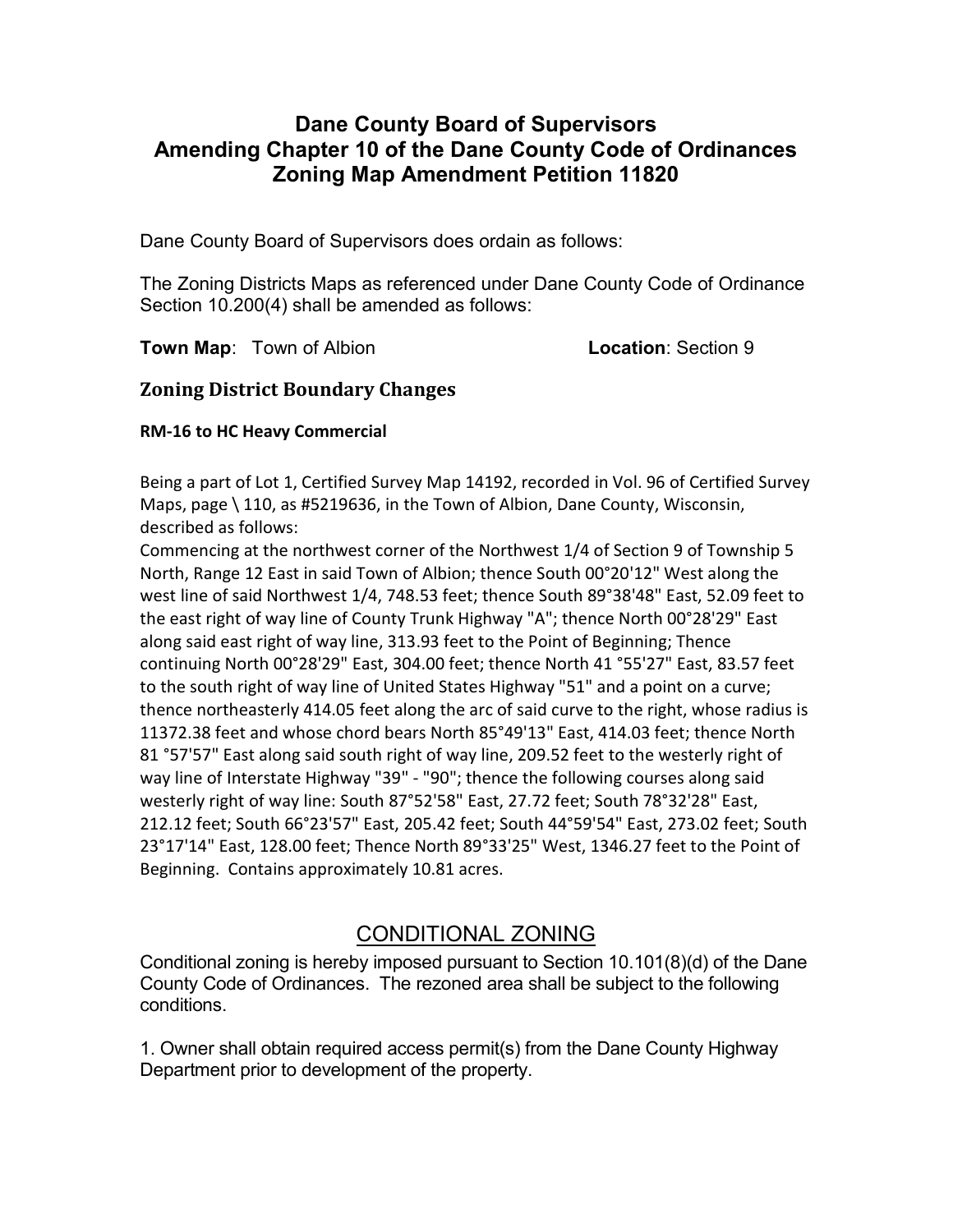2. Owner shall obtain erosion control and stormwater management permits from Dane County Land & Water Resources Department prior to development of the property.

3. A 2-lot Certified Survey Map shall be prepared and recorded to effectuate the land division of the property and creation of a 10.8 acre HC zoned parcel and remnant ~19.8 RM-16 zoned parcel.

#### DEED RESTRICTION REQUIRED

This amendment will be effective, if within 90 days of its adoption by Dane County, the owner or owners of the land record the following restriction on said land:

A deed restriction on the HC-zoned property that states the following:

- a. Commercial uses of the property are limited exclusively to the following:
- Indoor sales
- Indoor storage and repair
- Office uses
- Outdoor sales, display or repair
- Utility services
- Trailer repair or maintenance service
- b. The installation of off-premises (billboard) signs is prohibited.

 c. Development of the site shall conform to the submitted site plan, operations plan, and lighting plan. Lighting shall be limited to a maximum Kelvin temperature of 3500K.

 d. Development of the site shall comply with any town of Albion requirements under the town's commercial design review ordinance, as determined by the town. If there are conflicts between the submitted site plan and requirements of the town ordinance, the requirements of the town ordinance shall control. Site plan excerpt

Said restriction(s) shall run in favor of Dane County and the pertinent Town Board(s) as well as the owners of land within 300 feet of the site. Failure to record the restriction(s) will cause the rezone to be null and void. A copy of the recorded document shall be submitted to Dane County Zoning.

## CERTIFIED SURVEY REQUIRED

The above listed description/s is/are intended to describe land for which a certified survey map will be prepared for approval and recorded. Within 90 days of rezoning approval by Dane County, a final certified survey map that describes the land to be rezoned shall be prepared in accordance with all applicable provisions of Chapter 236 Wisconsin Statutes and Chapter 75 Dane County Code of Ordinances, and submitted to the Dane County Zoning Division. Upon submission of the final certified survey map, the Zoning and Land Regulation Committee, or its authorized representative, shall, within 30 days, approve, approve conditionally, or reject the